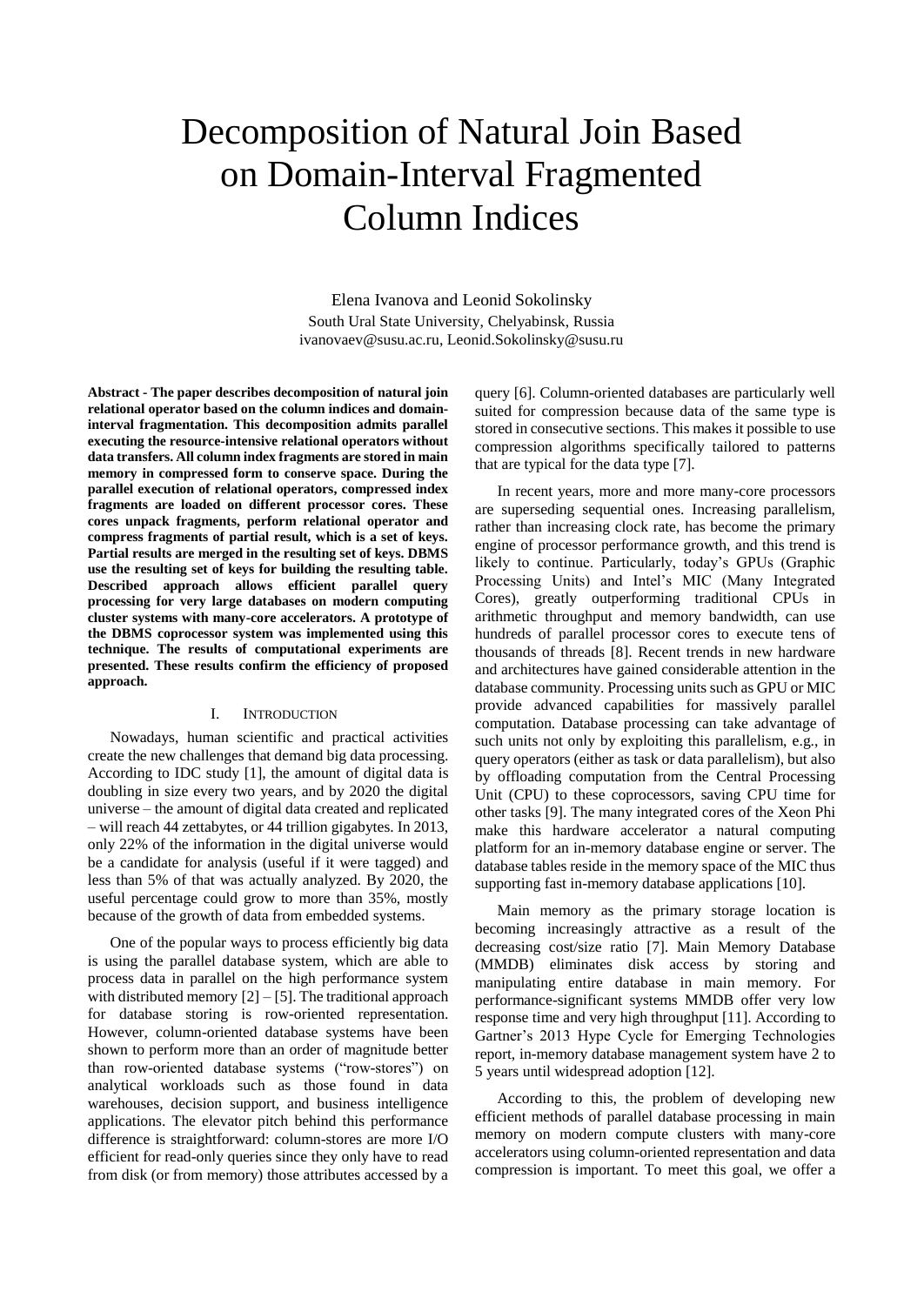special type of index structures called distributed column indices. Distributed column indices allow to perform a decomposition of relational operators, which admits the efficient parallel execution of them on computing cluster system, equipped with many-core accelerators. In this paper, we consider the decomposition of the natural join operator. In this paper, we use the notation from [\[13\].](#page-3-10) The symbol  $\circ$  we use to denote the operation of concatenation of the tuples.

## II. COLUMN INDEX

Let  $R(A, B_1, ..., B_n)$  be the relation R with *virtual key* (virtual record identifier) *A* and the following attributes:  $B_1, \ldots, B_u$ . Tuples of *R* have length of  $u+1$  and form of  $(a,b_1,...,b_u)$ , where  $a \in \mathbb{Z}_{\geq 0}$  and  $\forall j \in \{1, ..., u\} \Big( b_j \in \mathfrak{D}_{B_j} \Big)$ . Here,  $\mathfrak{D}_{B_j}$  is the domain of attribute  $B_j$ . Let  $r.B_j$  denote a value of attribute  $B_j$ . Let *rA*. denote a value of the virtual key of tuple *r*:  $r = (r.A, r.B_1, \ldots, r.B_u)$ . The *virtual key* of relation *R* has the property:  $\forall r', r'' \in R(r' \neq r'' \Leftrightarrow r'.A \neq r''.A)$ . Define *tuple address* as a virtual key value of the tuple. To get the tuple by its address, we will use  $\mathcal{X}_R$  *dereferencing* function:  $\forall r \in R(\&\kappa_R(r.A) = r)$ .

Let  $R(A^*, B, \ldots), T(R) = n$  be given. Let a linear order be defined on set  $\mathcal{D}_B$ . The *column index*  $I_{R,B}$  for attribute *B* of relation *R* is an ordered relation, which satisfies the following requirements:

$$
T(I_{R,B}) = n \, u \, \pi_A(I_{R,B}) = \pi_A(R) \, ; \tag{1}
$$

$$
\forall x_1, x_2 \in I_{R,B} (x_1 \le x_2 \Leftrightarrow x_1.B \le x_2.B); \tag{2}
$$

$$
\forall r \in R \Big( \forall x \in I_{R,B} \Big( r.A = x.A \Longrightarrow r.B = x.B \Big) \Big). \tag{3}
$$

Condition (1) means that the sets of virtual keys of column index and indexed relation are equal. Condition (2) means that index elements are sorted in ascending order of values of attribute  $B$ . Condition  $(3)$  means that attribute *A* of an index element contains the address of tuple of *R*, which has the same value of *B* attribute as the corresponding element of column index has.

From the intensional point of view, the column index  $I_{R,B}$  is a table with two columns *A u B* (see fig. 1). The number of rows in the column index is equal to the number



Figure 1. Column index

of rows in the indexed table. Column B of index  $I_{R,B}$ contains all the values of column *B* in table R (including duplicates). These values are sorted in ascending order inside column index.

#### III. DOMAIN-INTERVAL FRAGMENTATION

Let a total ordering relation be defined on domain  $\mathcal{D}_B$ . Divide  $\mathcal{D}_B$  into  $k > 0$  nonintersecting intervals:

$$
V_0 = [v_0; v_1], V_1 = (v_1; v_2], \dots, V_{k-1} = (v_{k-1}; v_k];
$$
  
\n
$$
v_0 < v_1 < \dots < v_k;
$$
  
\n
$$
\mathfrak{D}_B = \bigcup_{i=0}^{k-1} V_i.
$$
 (4)

 $\lambda$ 

Define *interval fragmented function* on domain  $\mathfrak{D}_B$  as  $\varphi_{\mathcal{D}_B}: \mathcal{D}_B \to \{0, \ldots, k-1\}$ . This function satisfies the

following requirement:  
\n
$$
\forall i \in \{0, ..., k-1\} \Big( \forall b \in \mathfrak{D}_B \Big( \varphi_{\mathfrak{D}_B} (b) = i \Leftrightarrow b \in V_i \Big) \Big). \tag{5}
$$

Let column index  $I_{R,B}$  be given for relation  $R(A^*, B, \ldots)$  with attribute *B* on domain  $\mathfrak{D}_B$ . Let interval fragmented function  $\varphi_{\mathfrak{D}_B}$  be defined on domain  $\mathfrak{D}_B$ . The function

$$
\varphi_{I_{R,B}} : I_{R,B} \to \{0, ..., k-1\}
$$
 (6)

is *domain-interval fragmented function* for index  $I_{R,B}$ , if it satisfies the following requirement:

$$
\forall x \in I_{R,B}\left(\varphi_{I_{R,B}}(x) = \varphi_{\mathfrak{D}_B}(x)\right). \tag{7}
$$

Define the *i*th fragment  $(i = 0, ..., k-1)$  of the index  $I_{R,B}$ as

$$
I_{R,B}^i = \left\{ x \mid x \in I_{R,B}; \ \varphi_{I_{R,B}}(x) = i \right\}.
$$
 (8)

It means that the *i*th fragment contains tuples, which have values of attribute  $\hat{B}$  from the *i*th domain interval.

This fragmentation is called the *domain-interval fragmentation*. The number of fragments is the *degree of fragmentation*.

The domain-interval fragmentation has the following fundamental properties, which follow directly from its definition:

$$
I_{R,B} = \bigcup_{i=0}^{k-1} I_{R,B}^i ; \qquad (9)
$$

$$
\forall i, j \in \{0, \dots, k-1\} \Big(i \neq j \Rightarrow I_{RB}^i \cap I_{RB}^j = \varnothing\Big). \tag{10}
$$

## IV. DECOMPOSITION OF THE NATURAL JOIN **OPERATOR**

Let two relations be given:

$$
R(A^*, B_1, \ldots, B_u, C_1, \ldots, C_v)
$$
  
and  

$$
S(A^*, B_1, \ldots, B_u, D_1, \ldots, D_w).
$$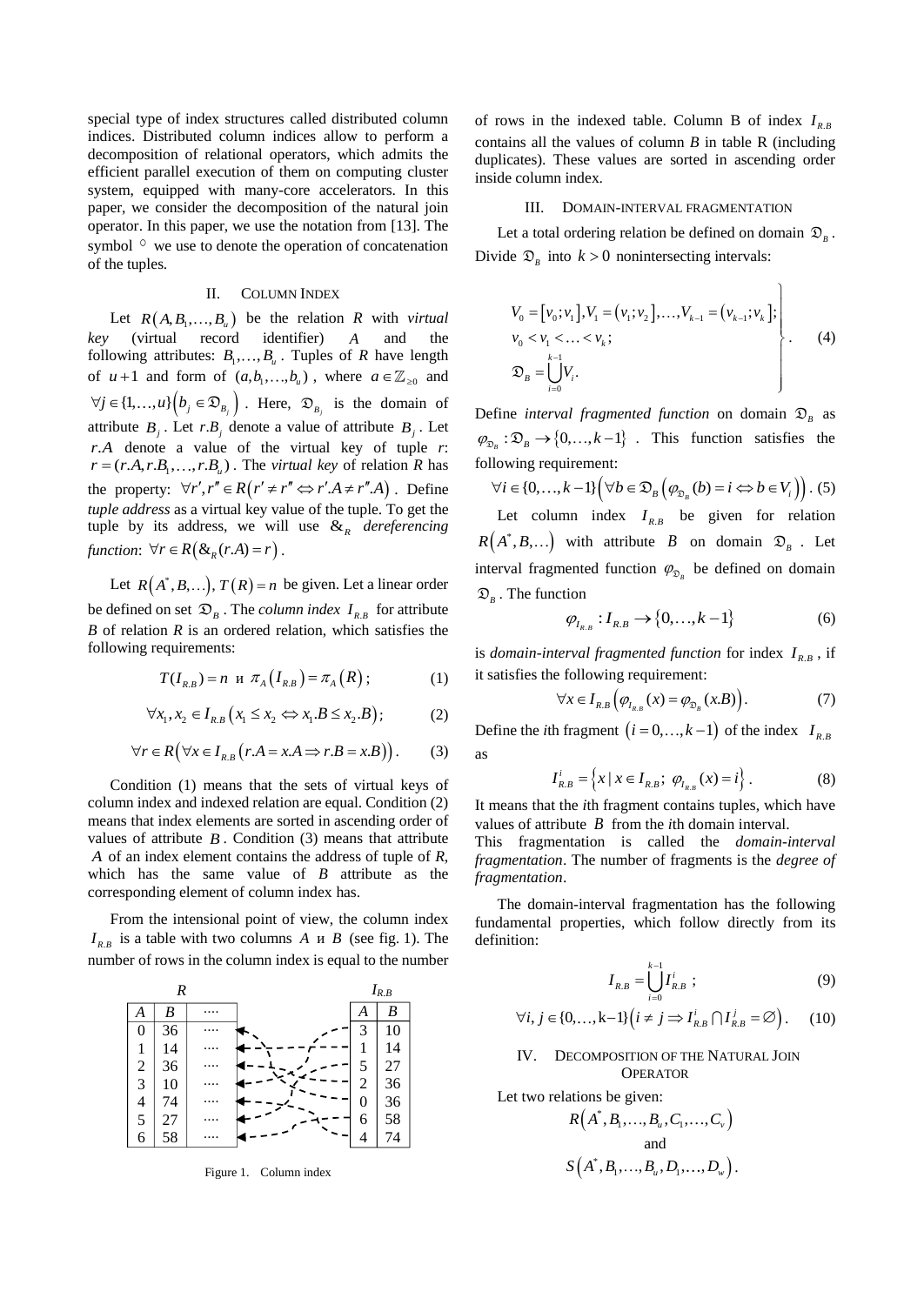Let two sets of column indices be given for attributes  $B_1, \ldots, B_u$ :

$$
I_{R.B_1},\ldots,I_{R.B_u};
$$
  

$$
I_{S.B_1},\ldots,I_{S.B_u}.
$$

Let domain-interval fragmentation of degree  $k$  be defined for these indices:

$$
I_{R,B_j} = \bigcup_{i=0}^{k-1} I_{R,B_j}^i ; \qquad (11)
$$

$$
I_{S.B_j} = \bigcup_{i=0}^{k-1} I_{S.B_j}^i \ . \tag{12}
$$

Let

$$
P_j^i = \pi_{I_{R,B_j}^i, A \to A_R, I_{S,B_j}^i, A \to A_S} \left( I_{R,B_j}^i \underset{I_{R,B_j}^i, B_j = I_{S,B_j}^i, B_j}{\bowtie} I_{S,B_j}^i \right) (13)
$$

for all 
$$
i = 0, ..., k-1
$$
 and  $j = 1, ..., u$ . Define

$$
P_j = \bigcup_{i=0}^{n} P_j^i \tag{14}
$$

Let

$$
P = \bigcap_{j=1}^{u} P_j \tag{15}
$$

Define

ne  
\n
$$
Q = \{r.B_1, ..., r.B_u, r.C_1, ..., r.C_v, s.D_1, ..., s.D_w \}
$$
\n
$$
r ∈ R ∧ s ∈ S ∧ (r.A, s.A) ∈ P\}.
$$

Then  $\pi_{\ast\backslash A}(R) \bowtie \pi_{\ast\backslash A}(S) = Q$ .

Note that calculation of  $P_j^i$  by (13) can be done in parallel on *k* different processors without data exchange. It ensures a near-linear speedup.

### V. PERFORMANCE EVALUATION

The described approach was implemented as a prototype of DBMS coprocessor system. The source code of the program is openly available in the public GitHub repository [\[15\].](#page-3-11) Column indices and domain-interval fragmentation were evaluated using this prototype. We performed natural join operator over fragmented column indices  $I_{R,B}$  and  $I_{S,B}$ . Attribute *B* of column index  $I_{R,B}$  is





Figure 2. Dependence between time of calculation and number of fragments

a virtual key. Attribute  $B$  of column index  $I_{s,B}$  is a foreign key. Join operator was implemented by merge join algorithm.

Number of column index tuples were following:  $T(I_{R,B}) = 600\,000$  and  $T(I_{S,B}) = 60\,000\,000$ . Column indices  $I_{R,B}$  and  $I_{S,B}$  were fragmented using domaininterval fragmentation. Every fragment of column indices was compressed by Zlib data compression library [\[14\].](#page-3-12) In described experiments, attribute *B* of column index  $I_{s,b}$ had uniform and nonuniform (rule: 80/20, 65/20 and 45/20) data distribution.

The experiments were done on Intel Xeon Phi accelerator with 61 cores. Join operator was performed in 1, 2 and 4 threads per core (see fig. 2). The results of this experiment show that we have maximum speedup if we use 1 thread per core. The second experiment (see fig. 3) shows that load balancing can be effectively managed by increasing the number of fragments.

The experiments have shown that approach on base column indices allow to perform resource-intensive join operator for  $T(I_{R,B}) = 600\,000$  and  $T(I_{S,B}) = 60\,000\,000$ during 1 second on one Intel Xeon Phi accelerator. The described approach eliminates data transfer, so we can expect a near-linear speedup on computing cluster systems with million nodes equipped with many-core accelerators.

## VI. RELATED WORK

Binary table model was introduced in the paper [\[16\].](#page-3-13) On the basis of this model, several column-oriented DBMS were designed. As it was demonstrated by work [\[17\]](#page-3-14) and [\[18\],](#page-3-15) column-oriented systems offer an order-of-magnitude performance improvement over traditional row-oriented systems for analytical processing workloads, such as those found in data warehouses or decision support systems. One of the main disadvantages of column-oriented DBMS is lacking the optimization technique, which is intrinsic to relational (row-oriented) DBMS. The work [\[19\]](#page-3-16) investigated column-oriented simulation in a relational DBMS via the following techniques: vertical partitioning, index-only plans and materialized views. The investigation



#### **Number of fragments**

Figure 3. The influence of number of fragments on load balancing of Xeon Phi cores